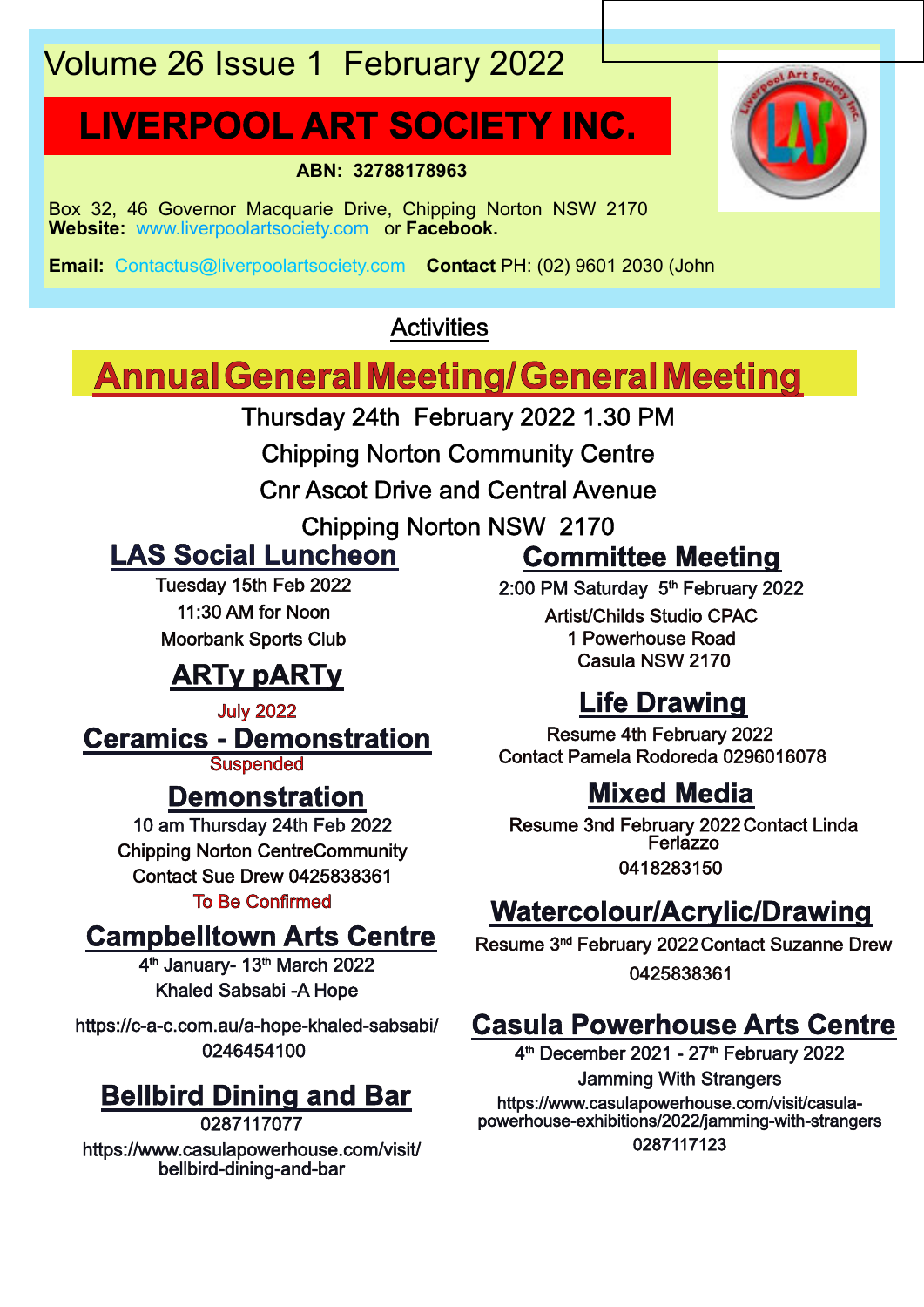## The Art of Marawa Charmand [Reports/Activities](http://cbs.wondershare.com/go.php?pid=5239&m=db)

My artwork '#SilentProtest' was selected to take part in the Australian Muslim Artists 2021 exhibition. Australian Muslim Artists is the annual exhibition presented and curated by the Islamic Museum of Australia showcasing Muslim Artists. The exhibition offers an opportunity for both up-and-coming and established artists to present their work in a professional gallery setting.

The exhibition can be viewed online at https:// www.islamicmuseum.org.au/ama-2021-exhibition.

Viewers are able to vote for the AMA 2021 people's choice award. https://docs.google.com/forms/d/e/1FAIpQLSdldUF5VD\_8ncChsm3XOQGnGvbkLguXJw5KNg8yG\_P8fIjyA/ viewform

The exhibition has been extended until February 2022. Marwa

## The Werriwa Art Prize -2021- \$500

This Art Prize of \$500 is open to adult members of LAS only. There is no Entry Fee.

The Federal member for Werriwa, Anne Stanley M.P., provides this prize each year as part of the LAS Annual Exhibition. However as the exhibition was not held in 2021, due to covid, no prize was awarded.

Since Anne Stanley M.P. would like an image for the cover of her Office 2022 Christmas Card, LAS is offering adult members another opportunity to enter a work for this prize of \$500.

If you would like to enter, then you must fulfil the following **CONDITIONS of ENTRY**:

- � Only **ONE** artwork can be entered.
- � Only ONE image of this artwork can be submitted.

Your work must relate to the Werriwa electorate, either present or past. You might consider flora, fauna, places, events, local identities or anything else connected to the Werriwa electorate.

You must provide a short explanation of how your work relates to the Werriwa electorate.

You agree that, if you win the \$500, then you give permission for an image of your work to be used on the cover of the 2022 Christmas card issued by the Office of Anne Stanley M.P., Federal Member for Werriwa.

You agree to sign a licensing agreement provided by Anne Stanley's Office which formalizes your permission for their use of your image. The actual artwork remains your property.

� You must email ONE image of your work and your entry details (see below) to Contactus@liverpoolartsociety.com **By 5pm on Monday, 14 March 2022.** Please use the SUBJECT

"WERRIWA" in the Heading of your email. Please limit the size of your image to less than 5 MB. You agree that Anne Stanley's Office will select the winning entry and if there are more than

ten entries, then the LAS Management Committee will select ten entries to forward to Anne Stanley's Office for selection. **Members of the LAS Committee are NOT eligible to enter.**

**ENTRY DETAILS – ALL of the following must be included in your email with your image attached.** FULL NAME

ADDRESS

CONTACT PHONE NUMBER

EMAIL ADDRESS

DATE

TITLE of WORK

AN EXPLANATION of HOW YOUR WORK RELATES TO THE WERRIWA ELECTORATE. (One to two paragraphs only.)

A statement – "I have read and agree to the CONDITIONS of ENTRY"

Yes, I agree that the Office of Anne Stanley can use an image of my work, as per the Conditions of Entry, and that I will sign a Licensing Agreement to formalise this permission.

Yes, I agree to the selection of the winning work by Anne Stanley's Office and , if necessary, the selection of ten finalists by the LAS Management Committee.

Di Hallinan, Vice President ( hallinandi2@gmail.com)

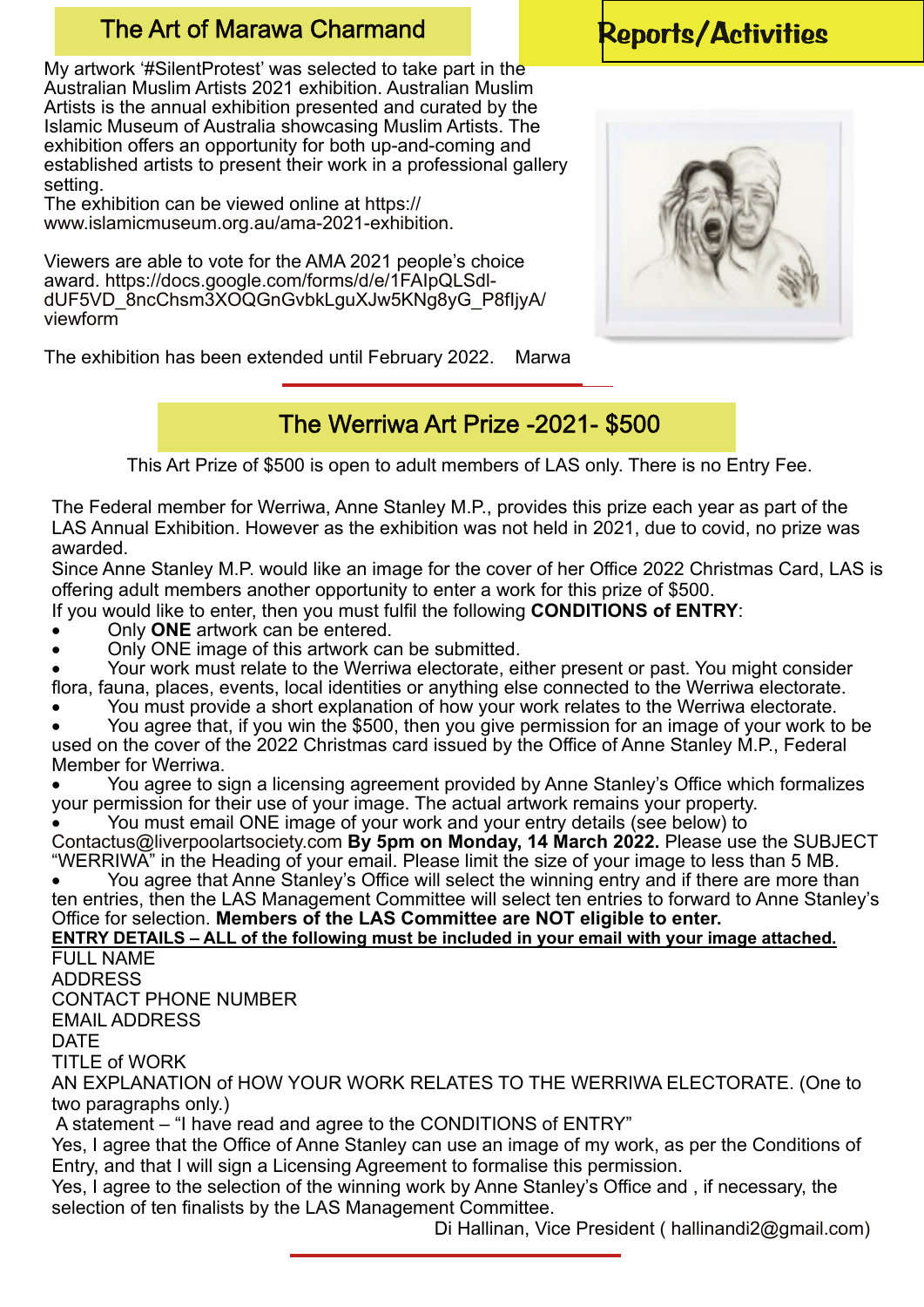### [Reports](http://cbs.wondershare.com/go.php?pid=5239&m=db)

## **President's Report**

#### Happy New Year to all !

I trust that the 'festive season' allowed you to enjoy time with family and friends, although, sadly, the opening weeks of 2022 have seen a continuation of, and an alarming increase, in the number of members of the Australian community afflicted with Covid. Hopefully, that has not been your experience!

There is much to convey as we begin the LAS 2022 year.

The lack of a quorum resulted in the AGM held on 11<sup>th</sup> December, 2021, being abandoned and application had to be made to the Department of Fair Trading for an extension of the 'model constitution condition' for the AGM, and election of Office Bearers, until the August 2022 AGM, to be held on Thursday 24<sup>th</sup> February, 2022, following the demonstration by Yolanda Seach. This edition of the newsletter includes the 'notice to members' and a new 'nomination form' for the election of President, Vice-President, Treasurer, Secretary (in the past this position has been split, appointing a Minute Secretary and a Membership Secretary) and Committee members. I hold some nomination forms, so those who applied for 11<sup>th</sup> December, I will apply to  $24<sup>th</sup>$  Feb. date unless I receive written/email advise from those who have been nominated.

Your newsletter also includes a 'positions vacant' notice for an **Exhibition Co-Ordinator**; a role Pamela Rodoreda has for many years has undertaken and which had led to the successes, and important place the annual LAS Exhibition holds in the CPAC calendar and the wider art community. And for a **Demonstration Co-Ordinator**; a role which Sue Drew undertook after the loss of our dear fried Gil. A difficult one over the past year for Sue, with Covid restrictions, which lead to cancellations and rescheduling. My/our, sincere thanks to you both for your dedication and support of LAS and our membership.

You will have seen in recent days an email from Di Hallinan with the details and conditions for submissions for consideration for Werriwa, normally an award given at the annual exhibition, for the winning members work to grace the front of the Christmas card in 2022 for the Electorate of Werriwa and its Federal Representative Anne Stanley, MP.

With the closure of The Boatshed by Liverpool Council for the kitchen to be replaced, the Thursday Group will commence the year at the Liverpool Community Centre, 145 Mill Road, Liverpool, until the completion of works, around mid-April. Mill Road runs east-west between Speed Street and the major Hoxton Park/Macquarie Street/Hume Highway intersection with the centre looking out over the Community Garden and Dunbier Park on the corner of Nagle Street and Mill Road.

Just prior to Christmas we received advise that LAS had been successful in obtaining a grant for the manufacture of a trolly for the storage and movement of the easels, donkeys and boards under by Life Drawing on Friday evening and Sundays. In recent days those funds have been deposited to our credit so we can now proceed to the manufacture of this storage and movement unit, saving the potential OH&S challenges of carrying the equipment to and from the Performance Space, or 'P' space in the 2022 jargon now in vogue by the staff of 'LP' (that's Liverpool Powerhouse to us folks and the prior Casula Powerhouse Arts Centre).

And yes, its time to renew your membership and forward your annual fee prior to 1<sup>st</sup> April. Please complete the form so that we have current contact and like details.

Welcome to 2022 and the opening weeks of the LAS year, sadly still requiring that you wear a mask, and register your attendance by QR code or manual record! John Tregoning





- **Exhibition Co-Ordinator** : A much anticipated part of the LAS year (well apart from last year) is our annual display of Members works. For the exhibition to take place the exhibition co-ordinator, and committee, meet with CPAC to review Terms and Conditions, finalise entry forms and details, then monitor entries as they arrive for compliance and completeness, in some years assemble volunteers to receive and 'pick-up' works, and arrange the printing of certificates for presentation during the exhibition launch. For the 2022 exhibition to take place LAS needs a volunteer/member to undertake this role.

**Demonstration and Workshop Co-Ordinator** : Part of 'learning about' art, is the exposure to new skills, techniques, tips and tricks, and different mediums which demonstrators convey. The Exhibition Co-Ordinator manages the booking of the artists for the five demonstrations/learning opportunities which LAS present each year for members. For this learning experience to continue LAS needs a volunteer/member to undertake this role.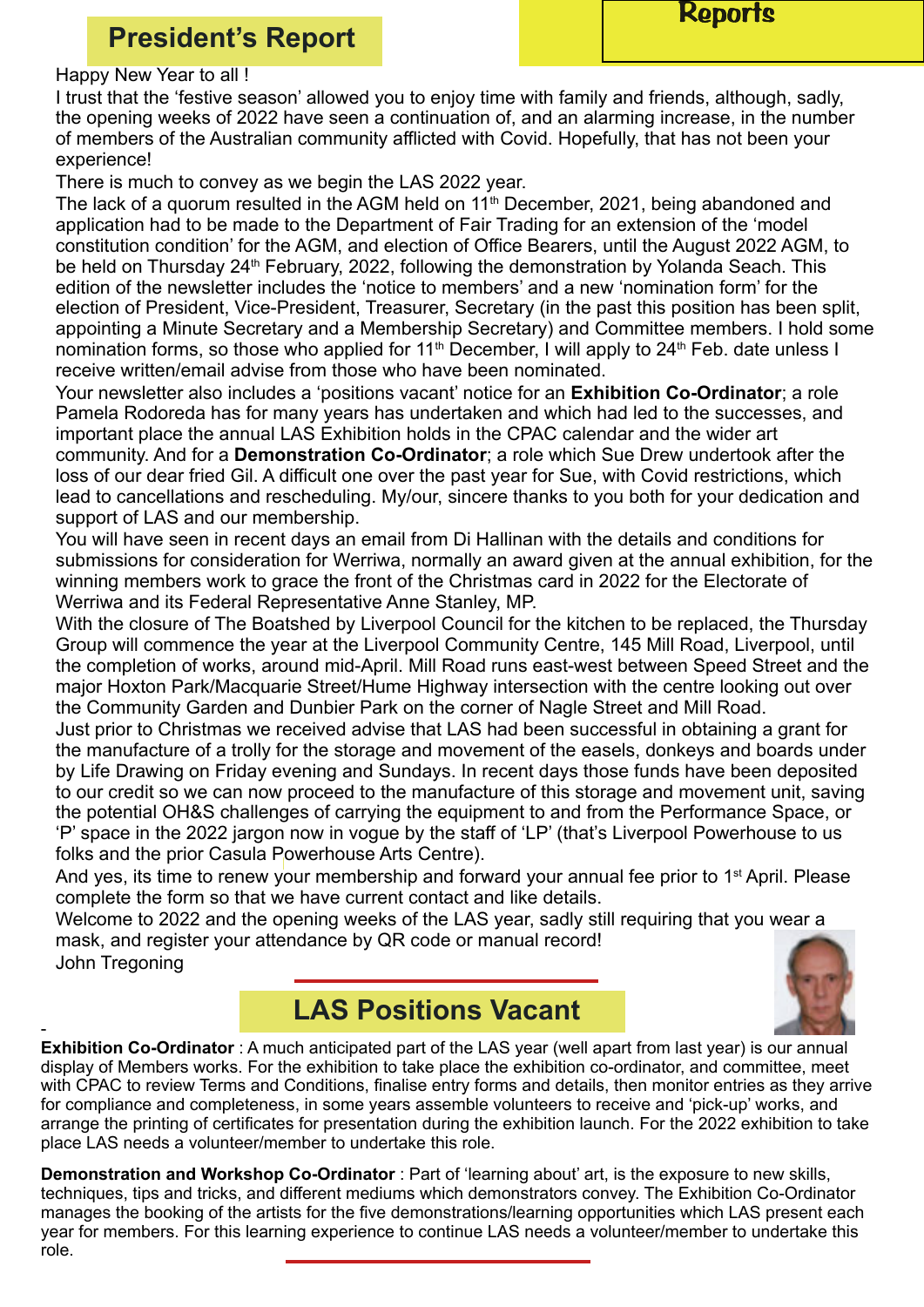## **Miscellaneous**

#### **Contacts**

**President** John Tregoning (02)96012030 LiverpoolArtSocietyPresident@gmail **Vice President** Di Hallinan (02) 96029217 **Treasurer** Terry Dolan 0416211855 **Secretary - Social Media - Website** Tania Saeed 0407774999 Tenveera@msn.com **Secretary- Membership** Jenny Phillips Lasmemberships@outlook.com **Secretary - Minutes** Linda Ferlazzo 0418283150 **Dem/Workshop Co-ordinator - Vacant Newsletter Editor** AnthonyBarnett 0487965825anthonybarnett301@gmail.com

**Exhibition Project Manager - Vacant Public Officer** Suzanne Drew 0425838361

**Committee Members** Selma Fida 0417434446 Valerie Colvin.

#### **Ceramics**

**Selma Fida** 0417434446

Contact above for latest details

Ceramics Studio CPAC 1 Powerhouse Rd Casula enter via Shepherd St

#### **Casula Powerhouse Arts Centre**

(02) 8711 7123 https://mgnsw.org.au/organisations/casulapowerhouse-arts-centre/ **Campbelltown Arts Centre** 02 4645 4100 https://c-a-c.com.au/about-us/contact-us/# **Art Almanac** https://www.art-almanac.com.au/ **Australian Copyright Council** https://www.copyright.org.au/ **National Association of Visual Arts** https://visualarts.net.au/

#### **Life Drawing**

**Peter Thompson** 0411717214 **Pamela Rodoreda** (02)96016078

Contact above for latest details

#### **Watercolour Acrylic Drawing**

**Suzanne Drew** 0425838361

Contact above for latest details

Chipping Norton Community Centre cnr Ascot Drive Central Avenue Chipping Norton next to Primary School.

> **Mixed Media Linda Ferlazzo** 0418283150

Contact above for latest details Liverpool Community Centre 145 Mill Rd Liverpool NSW 2170

#### **Thank you to all of our sponsors**







**Melanie Gibbons MP** 

Westfield uvercon



# **CASULA POWERHOUSE ARTS CENTRE**









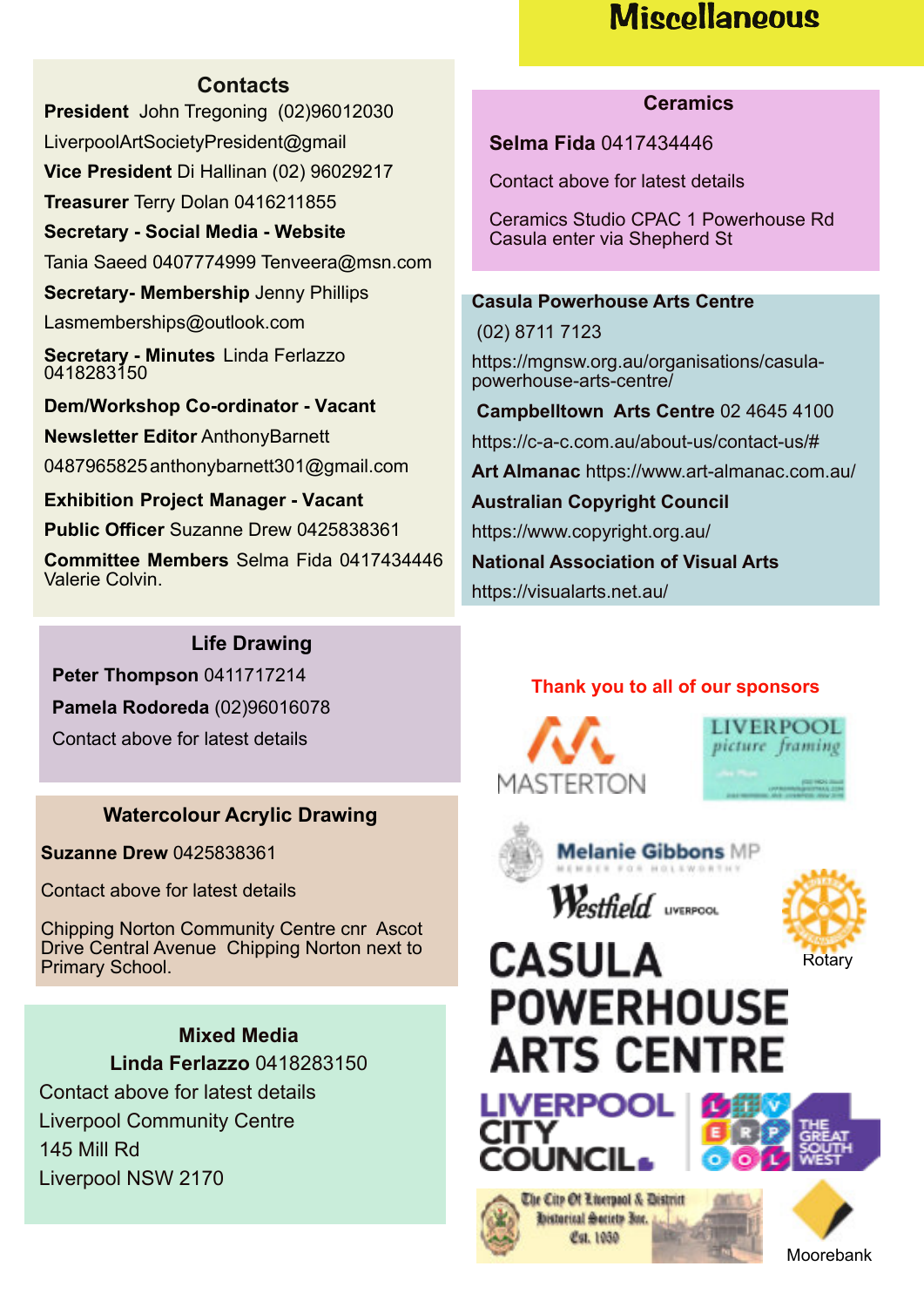**Liverpool Art Society Inc.**

### **Notice of Annual General Meeting & Election of Office Bearers for 2021-2022 Thursday 24th February, 2022. 12.45pm – 3pm Chipping Norton Community Centre**

To be eligible for office you must have been a financial member for at least **THREE months prior** to the AGM.

Your nomination must have a proposer and a seconder. Both must be financial members.

Nominations need to be in writing AND received by **Thursday 10th February, 2022**

Nominations will be taken from the floor of the AGM for any positions NOT filled from the written nomination forms. No proxy votes allowed.

**To be elected - OFFICE BEARERS:** President, Vice President, Treasurer, Secretary

And **Ordinary Committee Members**: Six (6) to Eleven (11)

Cut Here ………………………………………………………………………………………………………………… ... **NOMINATION FORM 2021-2022**

| Il agree to be nominated for the position. Signature of Nominee |  |  |
|-----------------------------------------------------------------|--|--|
|                                                                 |  |  |

**POST TO :** Liverpool Art Society Inc, (AGM Nomination), Box 32, 46 Governor Macquarie Drive, Chipping Norton NSW 2170 to be received by **10th February, 2022**

**EMAIL** Contactus@liverpoolartsociety.com

#### **MUST BE RECEIVED BY 12 NOON 10th FEBRUARY, 2022**